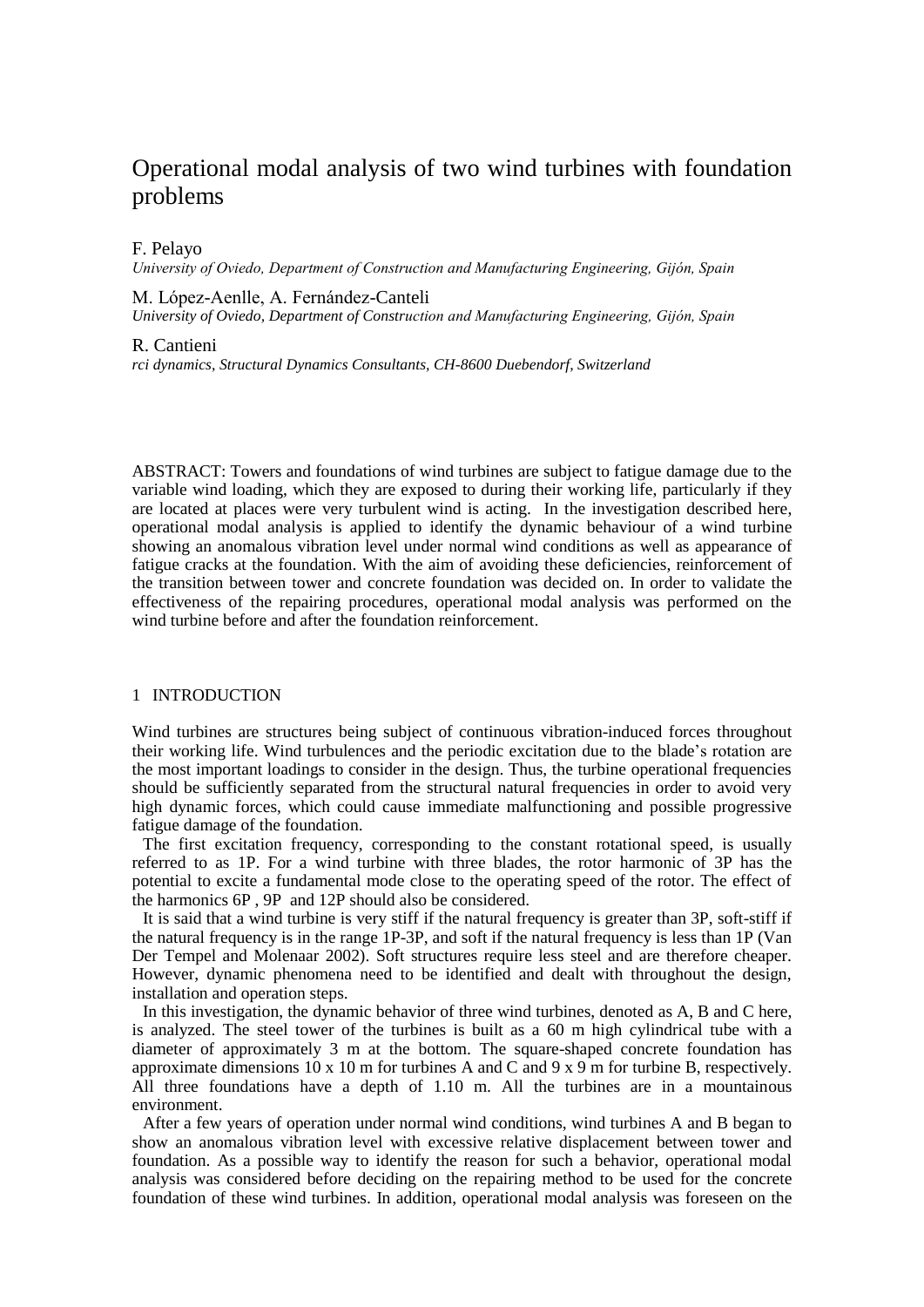repaired wind turbines in order to determine the effectiveness of the repairing and strengthening of the foundation. Wind turbine C, located in the same area as the wind turbines A and B and working correctly up to present without exhibiting neither damage in the foundation nor high vibration levels, was also tested as a reference for comparison. For all of these wind turbines, the first operational frequency (1P) is 0.513 Hz (30.8 rpm).

# 2 FINITE ELEMENT MODELING

A simplified finite element model (FEM) was assembled in ABAQUS to estimate the three first modes of the wind turbine. The tower and foundation were discretized using quadratic solid elements with 20 nodes and reduced integration (C3D20R) whereas for the blades beam elements (B32) were used. The first three modes of the tower are shown in figure 1. These modes are in pairs (closely spaced or repeated modes) due to inherent symmetry of the geometry of wind turbines.



Figure 1 : First three modes of the Wind turbines obtained with a FEM model.

# 3 TESTING DESCRIPTION

#### *3.1 Testing description*

Considering the goal to be achieved, measurement points were concentrated on the foundation region. In their usual state of operation, the concrete foundations are covered by a layer of loose soil material of about 1 m depth. To allow access to the foundation this layer was partly removed. Possible sensor locations were therefore limited to the free foundation surface.

The tower behavior was determined by disposing two bi-axial horizontal measurement points at heights of 35 m and 9 m above ground, respectively. As a consequence, several modes with different frequency but quite similar shape in the tower region were identified. To separate such modes according to their shape, a higher number of measurement points in the tower and in the blade's region would have been necessary.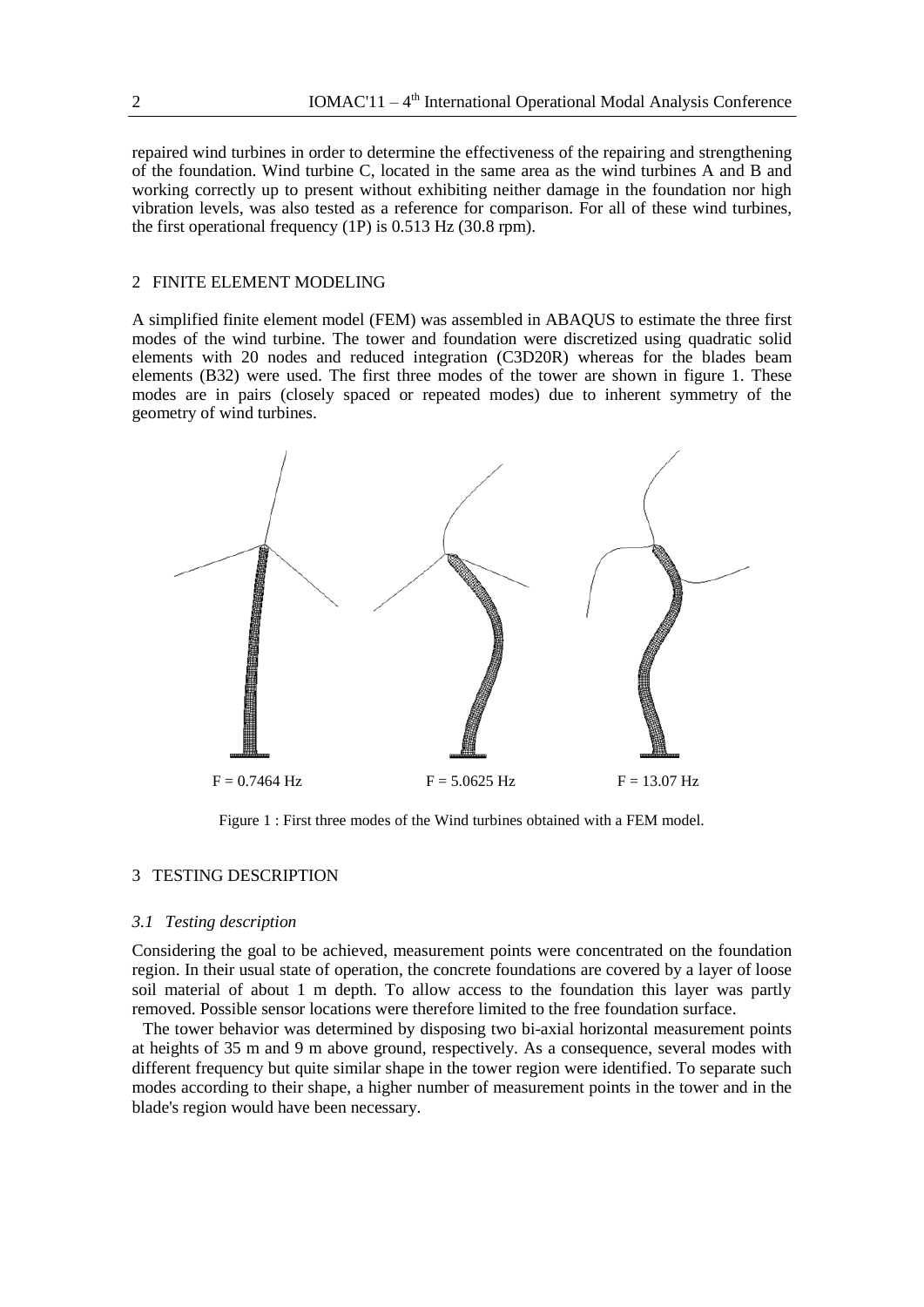### *3.2 Instrumentation*

Twelve acceleration sensors were used simultaneously. Eight of them were 10V/g sensitivity sensors (PCB 393B31) used at the foundation and the lower part of the tower. The remaining four were 1V/g sensitivity sensors used at the tower at a height of 9 m and 35 m, respectively. Specially designed steel supports were used to attach the sensors through screwing at the suitable locations. These sensor steel supports were fixed to the concrete foundation surface using sealing-wax. Magnet-bases allowed fixing of the sensors to steel surfaces inside of the tower.



Figure 2 : Measurement points at wind turbines tested.

#### *3.3 Signal Acquisition System and Processing*

With the damaged wind turbines, the acceleration signals were recorded with a 24 channel LMS Pimento acquisition system whereas a 16 channel TEAC-LX 120 was used with the repaired ones (see figure 3).

The sampling rate was chosen to Fs=200 Hz and the length of the time window per setup to 40 minutes or 2400 seconds, approximately. This period of time was based on the minimum ''necessary'' length of 1000 times T for an adequate modal parameter identification analysis. T is the fundamental period of the tower that was initially considered as  $T=2$  seconds, so the minimum period length is surpassed slightly.

The input voltage was adapted to the requirements and the analogue-to-digital conversion was performed using a 24 bit (LMS) and 16 bit (TEAC) resolution respectively.

Signal processing was performed using the LXNAVI Teac software, MATLAB and the ARTeMis Software suite.



Figure 3 : Acquisition equipment used in testing.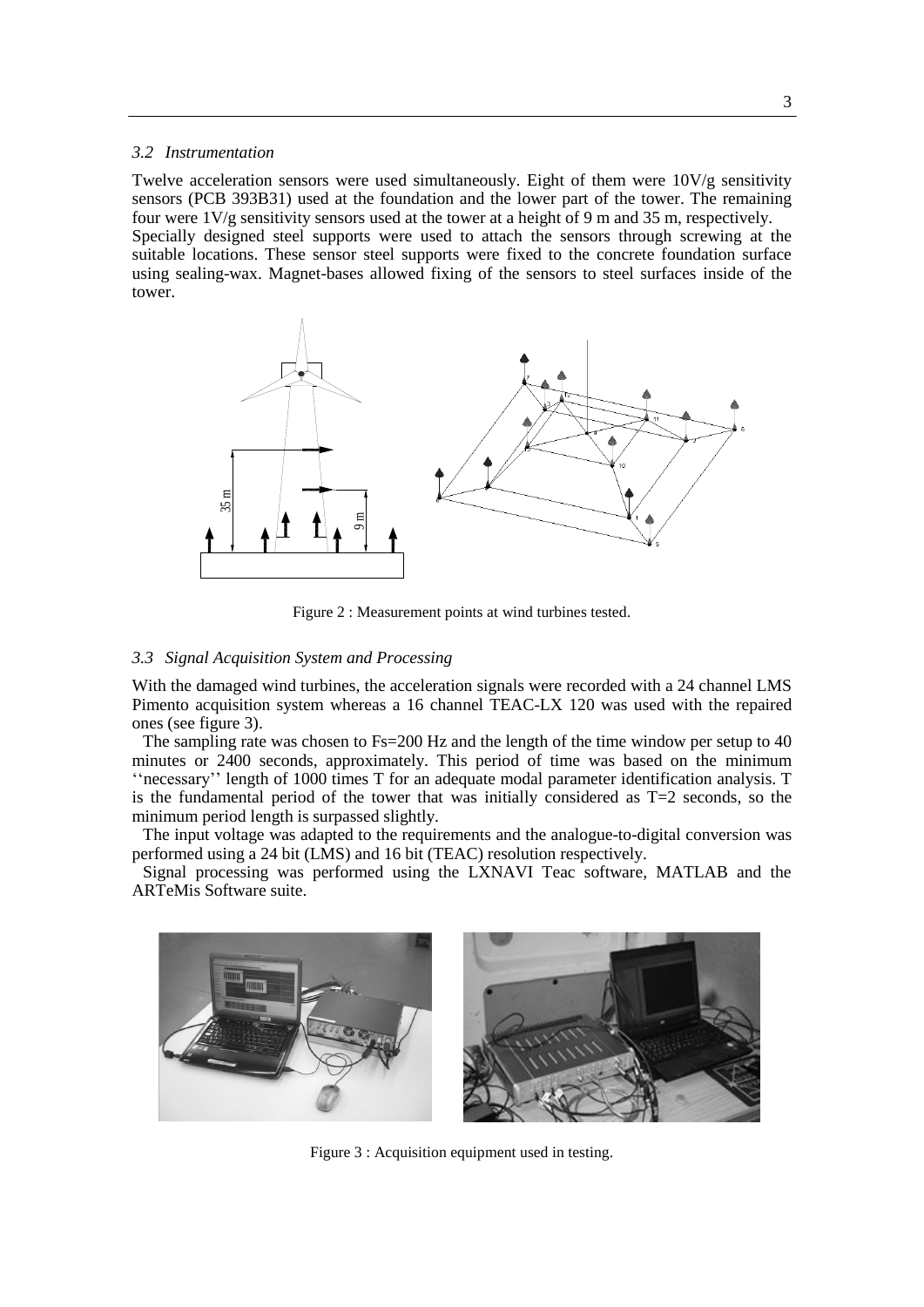#### 4 TESTING PROCEDURES AND ANALYSIS

#### *4.1 Testing procedure*

Fourteen measurement points were defined on the structures. Two of the 14 measurement points corresponded to 2D-horizontal points on the tower (9 m and 35 m), 4 of them were 1D-vertical points inside of the tower (at the foundation level) and the remaining points were 1D-vertical points at the foundation. Figure 2 presents an overview of the measured DOF's. The remaining 8 roving points were covered with 2 setups roving four sensors.

#### *4.2 Analysis*

The results discussed here have been obtained using the ARTeMis Extractor EFDD routine (Brincker et al 2000) with the following parameters: No decimation, no filtering and 2048 frequency lines.

For the damaged wind turbines  $(A \& B)$  the EFDD SVD diagrams resulting from the analysis in the frequency range  $0 < f < 15$  Hz are presented in Figures 4 and 6, respectively, whereas the same EFDD SVD diagrams for the repaired wind turbines  $(A \& B)$  are presented in Figures 5 and 7, respectively. The EFDD SVD diagram of healthy wind turbine (C) is presented in Figure 8. Figures 4 to 8 show that many of the modes exhibit two different shapes at basically the same frequency.



Figure 4 : EFDD SVD diagram for the damaged wind turbine A.



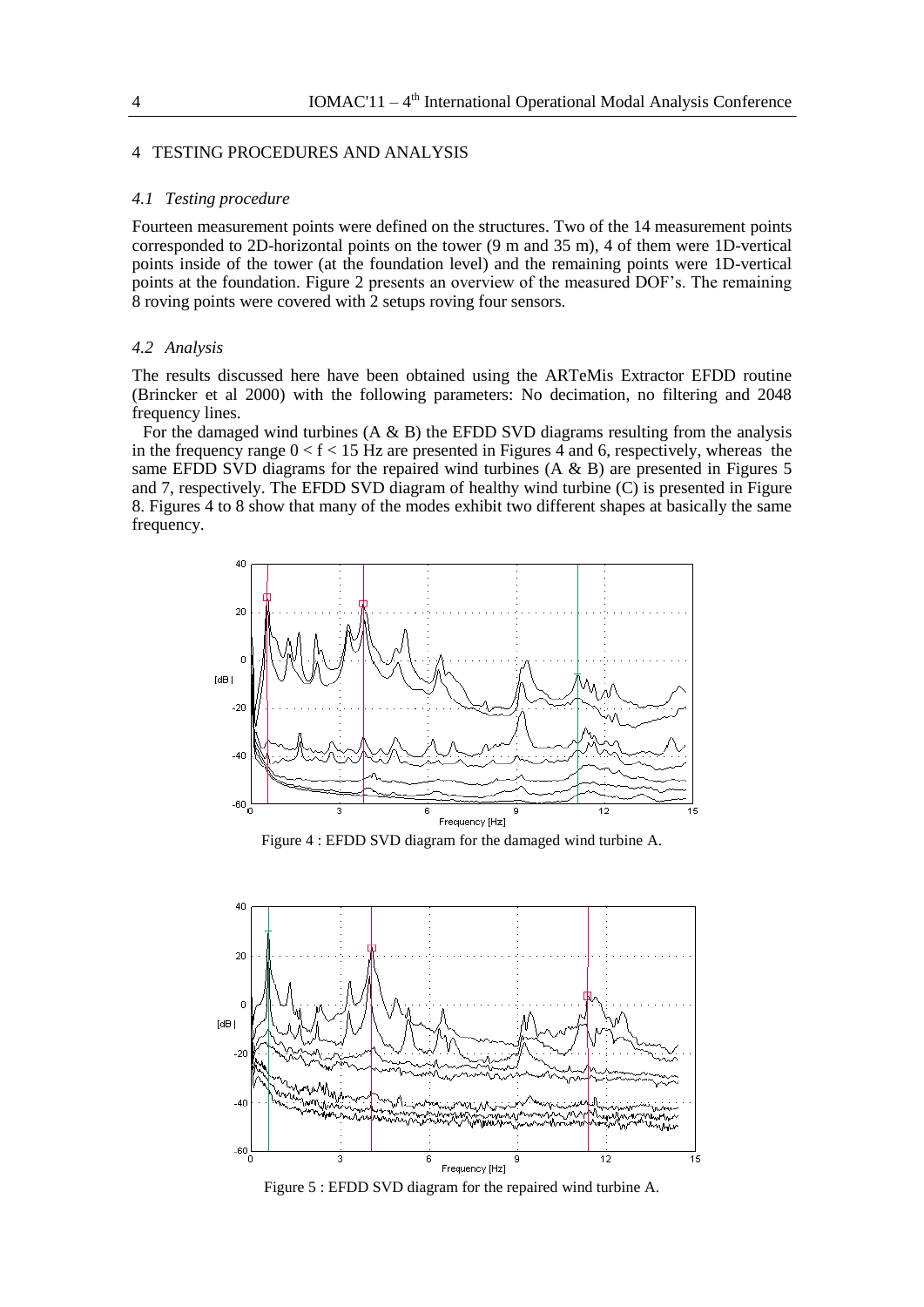

Figure 6 : EFDD SVD diagram for the damaged wind turbine B.



Figure 7 : EFDD SVD diagram for the repaired wind turbine B.

## 5 RESULTS

The natural frequencies and damping ratios of wind turbines A, B and C are presented in Table 1 and Table 2, respectively. In Table 1 it can be observed that the same modes have been identified in both operational modal tests performed before as well as after the reinforcement of the foundations. It can also be concluded that the natural frequencies of both damaged wind turbines (A and B) obtained in the tests carried out after repairing are higher than those corresponding to the previous test (before repairing) and exhibit practically the same natural frequencies as the undamaged wind turbine C. This evidences that the stiffness of the wind turbines has increased, in particular concerning the connection between the foundation and the tower. Thus, the reinforcement performed in the foundation is proven to be effective.

From Table 1 it can also be confirmed that the first natural frequency is close to the first operational frequency of the three wind turbines. This means that the wind turbines motion will be considerably amplified causing potentially progressive fatigue damage.

Regarding damping, it must be mentioned that a large uncertainty is inherent to the damping ratio identification in operational modal analysis, mainly in structures with closely spaced or repeated modes. In Table 2 it can be observed that damping has diminished for practically all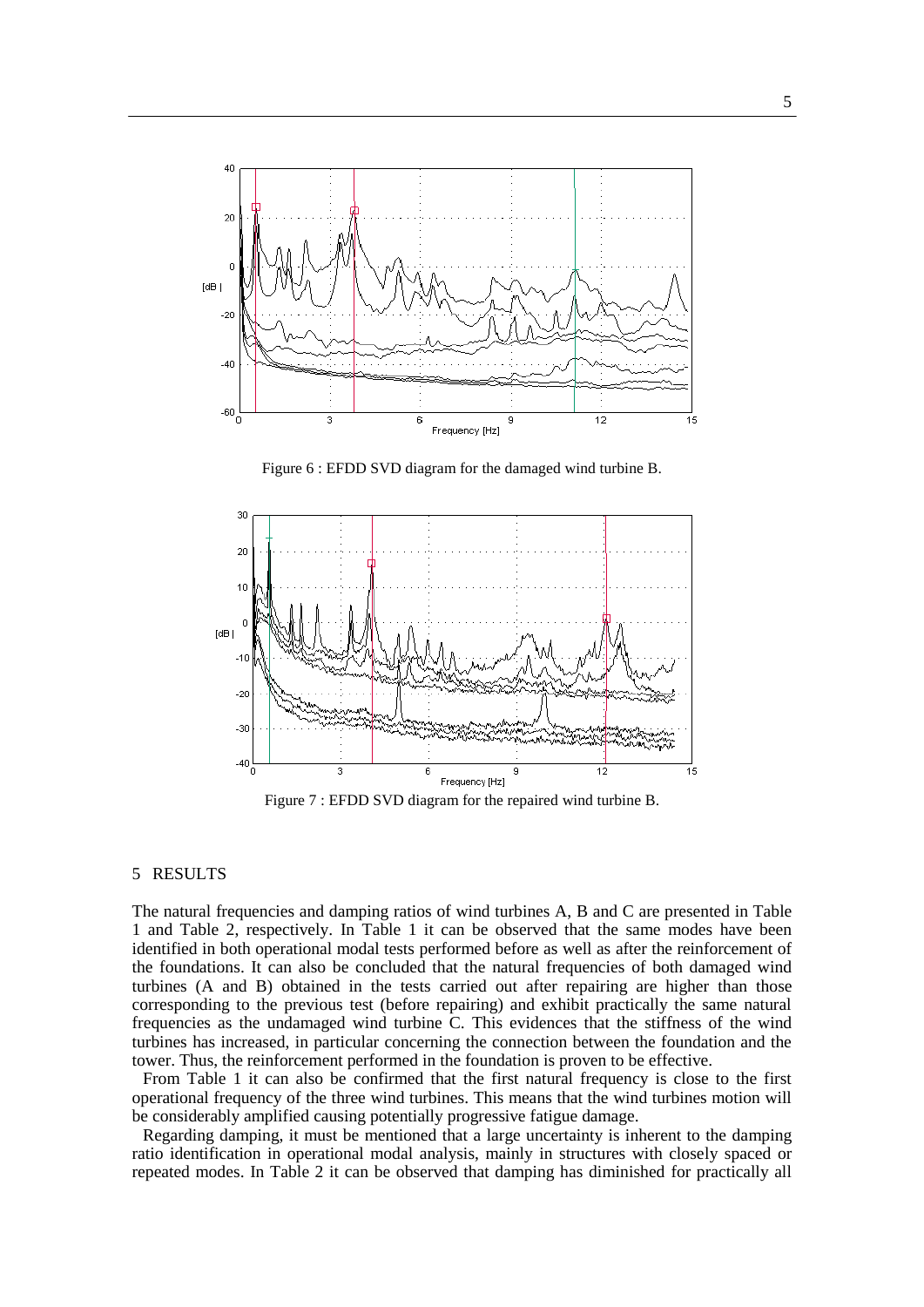modes in turbines A and B after repairing. Damping ratios which cannot be estimated with a reasonable accuracy have been omitted in Table 2.



Figure 8 : EFDD SVD diagram for the healthy wind turbine C.

|                | Turbine A     |           | Turbine B     |           | Turbine C |
|----------------|---------------|-----------|---------------|-----------|-----------|
| Mode No.       | <b>Before</b> | After     | <b>Before</b> | After     |           |
|                | Frequency     | Frequency | Frequency     | Frequency | Frequency |
|                | Hz            | Hz        | Hz            | Hz        | Hz        |
| 1              | 0.551         | 0.5652    | 0.543         | 0.5615    | 0.5647    |
| $\mathfrak{D}$ | 1.27          | 1.294     |               | 1.294     | 1.29      |
| 3              | 1.61          | 1.627     | 1.63          | 1.637     | 1.663     |
| 4              | 2.2           | 2.199     | 2.18          | 2.153     | 2.238     |
| 5              | 3.29          | 3.296     |               | 3.327     | 3.246     |
| 6              | 3.81          | 4.051     | 3.78          | 4.048     | 4.056     |
| 7              | 5.25          | 5.313     | 5.24          | 5.391     | 5.349     |
| 8              | 6.44          | 6.497     | 6.42          | 6.438     | 6.316     |
| 9              | 9.36          | 9.434     |               |           | 9.439     |
| 10             | 11.09         | 11.38     | 11.09         | 12.06     | 11.98     |

Table 1: Natural frequencies of the wind turbines.

For the damaged foundations, larger damping is expected because the possible damage in the concrete, predominantly in the proximity of the steel tower promotes higher damping. On the contrary, repairing and reinforcing the concrete foundation results in an enhancement of the connection between tower and foundation. Thus, a decrease of damping is likely to occur.

Comparing the experimental results with those of the finite element model, it was possible to determine that the modes 1, 6 and 10, correspond to the first three modes of the tower. According to Table 1, it follows that these modes are the ones in which the natural frequencies changed the most.

From the mode shapes (Fig. 9) it becomes apparent that under ambient excitation conditions still some relative movement persists between the steel tower and the concrete foundation in all undamaged and repaired wind turbines tested. This relative movement can practically be identified irrespective of the modes. This can only be explained if the tower and the foundation are not rigidly but elastically connected. Thus, the constructive solution adopted does not provide a totally rigid connection between tower and foundation.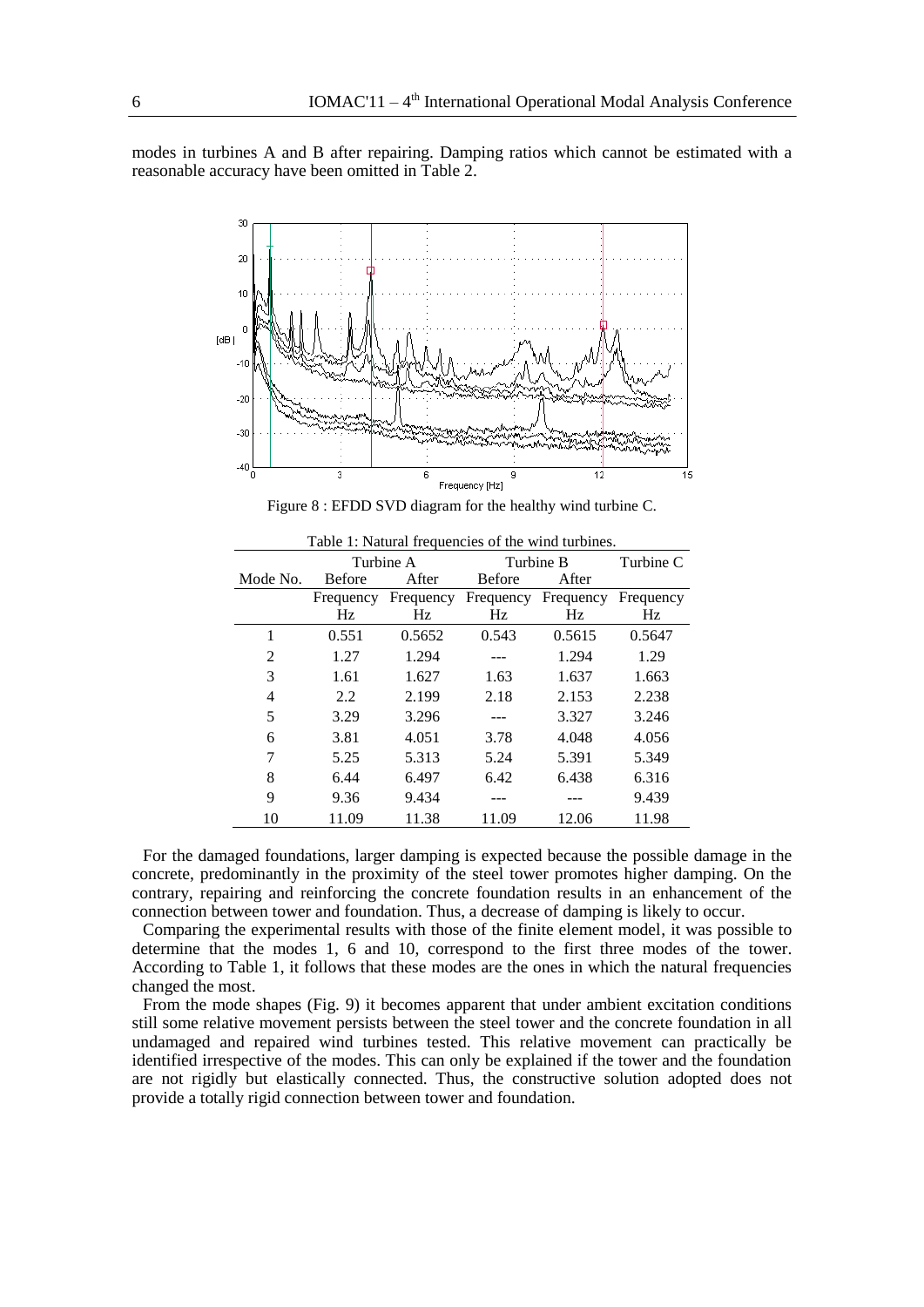| Table 2: Damping ratios of the wind turbines. |               |                                                                       |                |        |           |  |  |  |
|-----------------------------------------------|---------------|-----------------------------------------------------------------------|----------------|--------|-----------|--|--|--|
|                                               |               | Turbine A                                                             | Turbine B      |        | Turbine C |  |  |  |
| Mode No.                                      | <b>Before</b> | After                                                                 | <b>Before</b>  | After  |           |  |  |  |
|                                               |               | Damping ratio Damping ratio Damping ratio Damping ratio Damping ratio |                |        |           |  |  |  |
|                                               | $\%$          | $\%$                                                                  | $\%$           | $\%$   | %         |  |  |  |
| 1                                             |               |                                                                       |                |        |           |  |  |  |
| 2                                             |               |                                                                       |                |        |           |  |  |  |
| 3                                             | 2.34          | 1.101                                                                 | $\overline{c}$ | 0.4322 | 0.9999    |  |  |  |
| 4                                             | 1.39          | 0.8707                                                                | 1.88           | 1.671  | 0.622     |  |  |  |
| 5                                             | 1.49          |                                                                       |                | 0.6312 | 1.337     |  |  |  |
| 6                                             | 1.07          | 0.8062                                                                |                | 0.5554 | 0.7339    |  |  |  |
| 7                                             | 1.04          | 0.3658                                                                | 0.99           | 0.6466 | 0.5083    |  |  |  |
| 8                                             | 0.68          | 0.8818                                                                | 0.73           | 0.7176 | 0.4327    |  |  |  |
| 9                                             | 0.66          | 0.7092                                                                |                |        | 0.7327    |  |  |  |
| 10                                            | 0.5           | 0.3508                                                                | 0.95           | 0.7282 | 0.8068    |  |  |  |



Figure 9 : Detail of mode shape 6 for damaged wind turbine B (left) and for healthy wind turbine C (right).

# 6 CONCLUSIONS

• Operational modal analysis has been applied to two damaged wind turbines in order to determine their dynamic behaviour under ambient working conditions, and to study the effectiveness of a subsequent reinforcement. In order to have a reference system to compare the results, operational modal analysis was also applied to an undamaged wind turbine C.

• The turbines' first natural frequency is quite close to the first operating frequency for all three wind turbines, which means that the wind turbines motion would be amplified.

• The repaired wind turbines A and B exhibit practically the same natural frequencies as the undamaged turbine C. This implies, practically, that they exhibit the same dynamic behaviour which means that the repairing of the foundations of turbines A and B has been effective.

• From the mode shapes it becomes apparent that some relative movement persists between the steel tower and the concrete foundation for all undamaged and repaired wind turbines tested. This can only be explained if the tower and the foundation are not rigidly connected. Thus, the constructive solution adopted does not provide a totally rigid connection between tower and foundation.